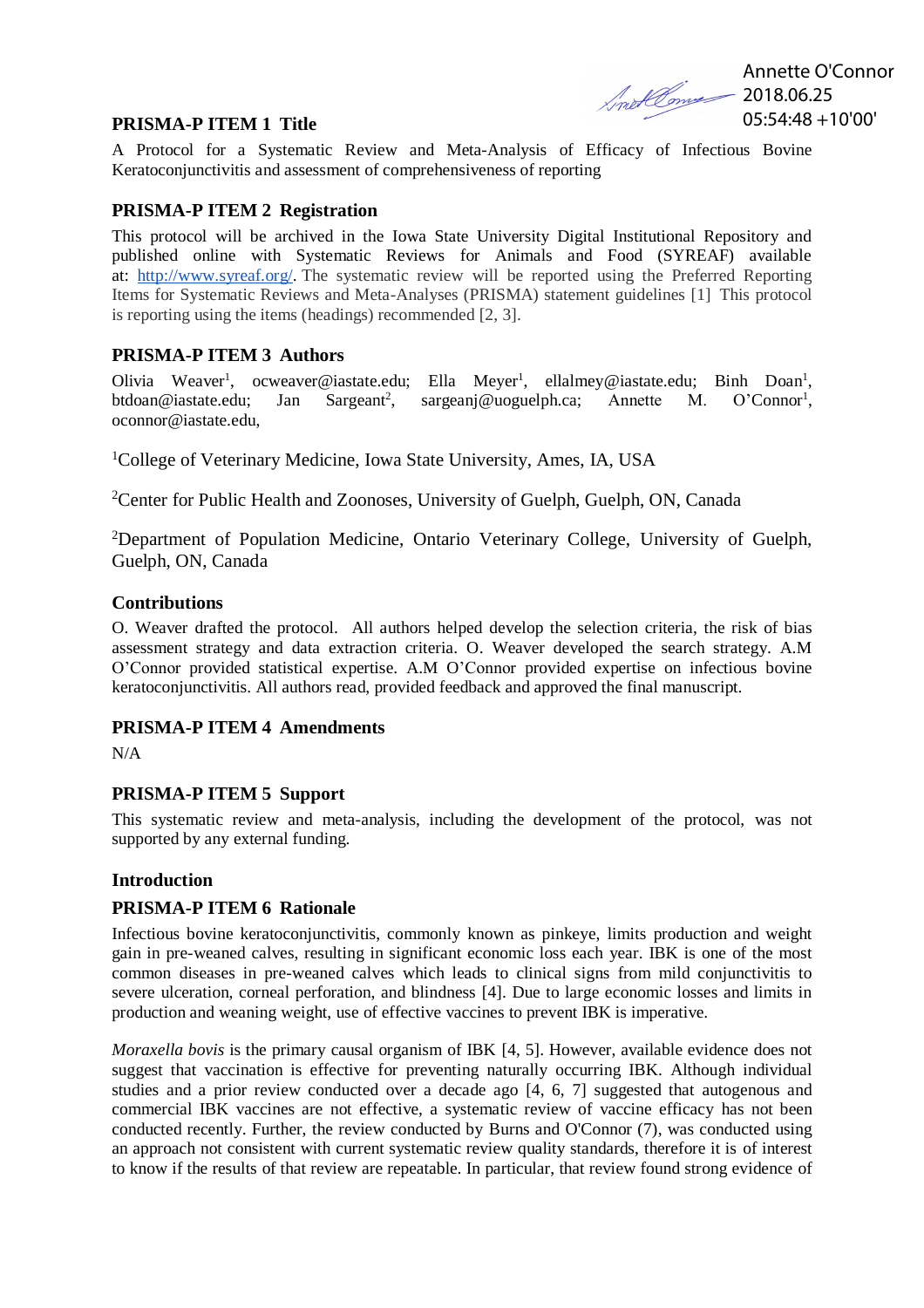small study effects, and an association failure to report randomization and blinded outcome assessment and vaccine effect size. However, the study did not evaluate the effect of challenge studies, another cause of small study effects The AMSTAR standards [8] is a frequently used metric for assessing the quality of systematic reviews and the Burns and O'Connor (7) review, of which one of us was the lead author, fails to meet many of those standards.

## **PRISMA-P ITEM 7 Objectives**

The primary purpose of this review is to summarize the efficacy of IBK vaccines using current approaches to research synthesis [9]. The secondary outcome, we will seek to assess the impact of sources of heterogeneity on the effect size. The methodological sources of heterogeneity of interest are: failure to randomize to treatment group, and blind outcome assessment, are associated with the effect size. The contextual sources of heterogeneity are the vaccine type: autogenous (farm specific vaccine), experimental, commercially available (has a "brand name"). The third outcome is to assess if reporting of the IBK vaccine trials had improved since the publication of the Burns review [7].

### **Methods**

# **PRISMA-P ITEM 8 Eligibility criteria**

Population: The eligible population consists of beef and dairy calves less than one year old at risk of developing naturally occurring IBK or experimentally induced IBK. Studies of vaccine efficacy in adult cattle will be excluded. The country of IBK occurrence will not be used as an exclusion factor.

Interventions and comparator: Eligible interventions and comparators include any vaccination that is not banned for use in cattle and non-active placebos. The review is not specifically limited to products registered for prevention of IBK.

Outcome: The primary outcome of interest is the number of cattle with IBK compared to the unvaccinated. This is a binary outcome. If investigators use an ordinal score this will be converted to a binary outcome: IBK or no IBK based on the description provided by the investigators.

Study designs: Eligible studies consist of trials where the investigator had the opportunity to randomize animals to group. The comparison must occur concurrently. Studies will not be limited by publication year and studies published in languages other than English will be noted but not included.

### **PRISMA-P ITEM 9 Information sources**

All available years will be searched in MEDLINE through Web of Science and the Center for Biosciences and Agriculture International (CABI) databases. Reference lists of relevant manuscripts and the table of contents from the last 20 years of the proceedings of the American Association of Bovine Practitioners (AABP) and World Buiatrics Association will be reviewed. Recent review manuscripts of IBK will be examined for additional reports potentially missed by our database search.

### **PRISMA-P ITEM 10 Search strategy**

The goal of the search is to find all relevant studies that would give information to support our research question. Therefore, the database search strategy included "population" AND "intervention" AND "outcome". The proposed search strategy for CABI is listed in Table 1.

### **PRISMA-P ITEM 11 Study records**

#### *Data management*

The de-duplicated search results from EndNote will be uploaded into online systematic review software (DistillerSR®, Ottawa, ON, Canada). Reviewers will have training in epidemiology and in systematic review methods. Prior to both abstract and full-text screenings, data extraction, and risk of bias assessment, the reviewers assigned to each step will undergo training to ensure consistent data collection using the forms created in DistillerSR®.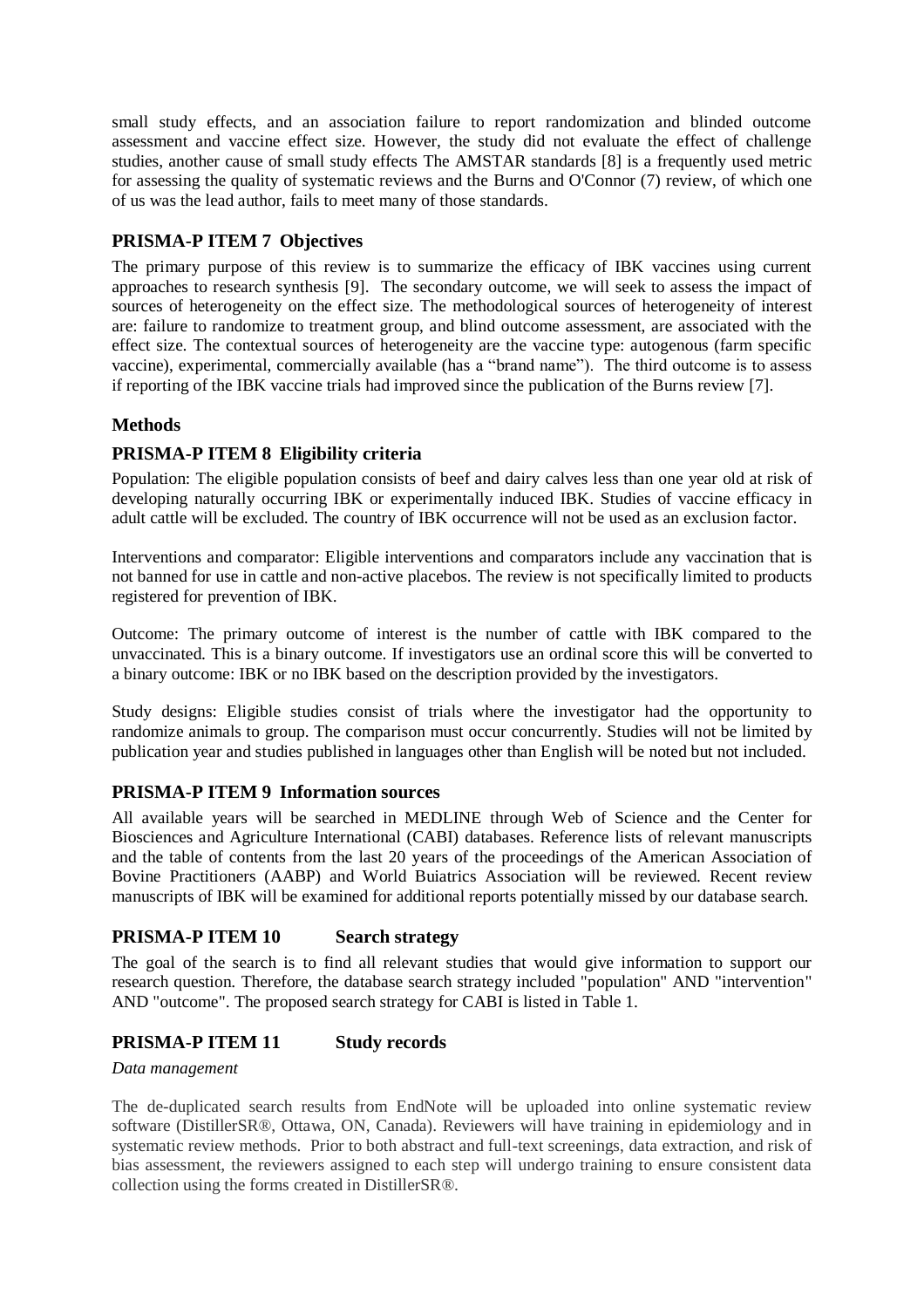#### *Selection process*

In the first round of screening, two reviewers will independently screen abstracts and titles obtained from the search. The reviewers evaluate each citation for relevance using the following questions:

- 1) Does the title or abstract indicate primary research?
	- a) Yes- next question
	- b) No- exclude
- 2) Does the title or abstract describe a trial (field or challenge) for vaccine efficacy in IBK or pinkeye in cattle?
	- a) Yes- next level for full text assessment
	- b) No- exclude

Citations will be excluded if both reviewers responded "no" to either of the questions. Full manuscripts will be acquired if one reviewer identifies the title and/or abstract potentially relevant. The citations will be further assessed for relevance using the following questions:

- 1) Is the full text available in English?
	- a) If no, please indicate the language
- 2) Correct Population: Does the study population have naturally occurring or experimentally included IBK or pinkeye?
	- a) Yes- next question
	- b) No- exclude
- 3) Correct Population: Is the study population composed of healthy beef or dairy cattle likely to be younger than one year of age (no immune compromised disease models)?
	- a) Yes- next question
	- b) No- exclude
- 4) Does the study assess a vaccine for preventing IBK?
	- a) Yes- next question
	- b) No- exclude
- 5) Does the study have a concurrent comparison group?
	- a) Yes- next question
	- b) No- exclude
- 6) Does the study report the incidence (risk/proportion) of cases of IBK in both the intervention and control groups or a score that could be converted to a proportion?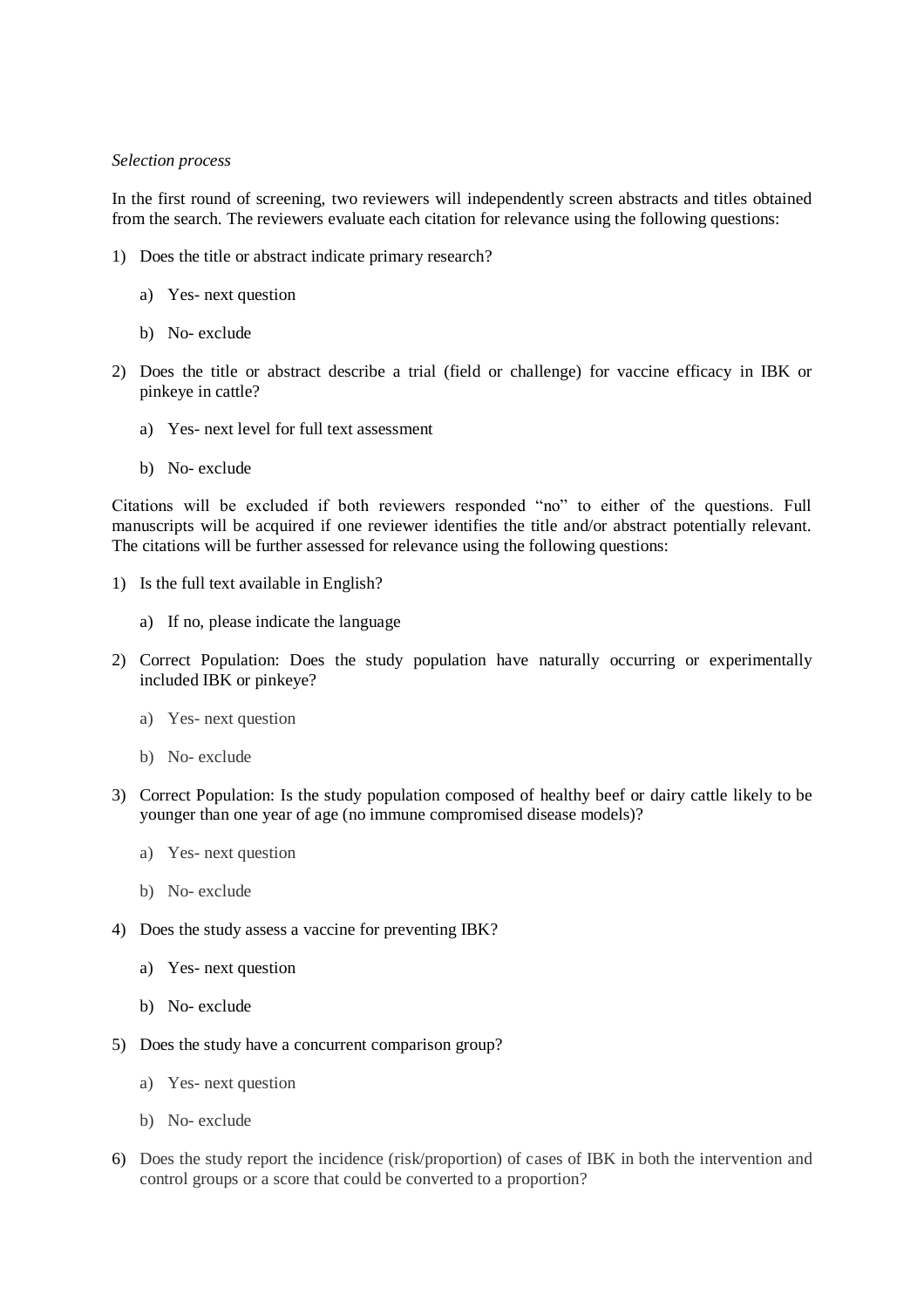- a) Yes- study eligible for data extraction
- b) No- exclude

#### *Data collection process*

Data extraction will be done independently by two reviewers using DistillerSR. The data extraction process will be piloted and refined to extract and confirm relevant information is obtained in one phase rather than re-visiting each paper multiple times. This process will increase validity and efficiency.

## **PRISMA-P ITEM 12 Data items**

Study level data collected

- Country
- Location
- Year of conduct
- Breed
- Age (entire group or control group data if provided)
- Weight (entire group or control group data if provided)
- Definition of IBK provided by the investigators
- Number of animals eligible for study
- Approach to allocation
- Duration of observations for IBK
- Approach to allocation used by the researchers
	- o Random
	- o Systematic allocation
	- o Other
	- o Not described

### Arm level data collected

- Vaccine name as listed by investigators
- Target organism(s)
- Type of vaccine autogenous (commercially made), commercial registered, experimental
- Dose/ Route/ Frequency of administration
- Timing of vaccination compared to arrival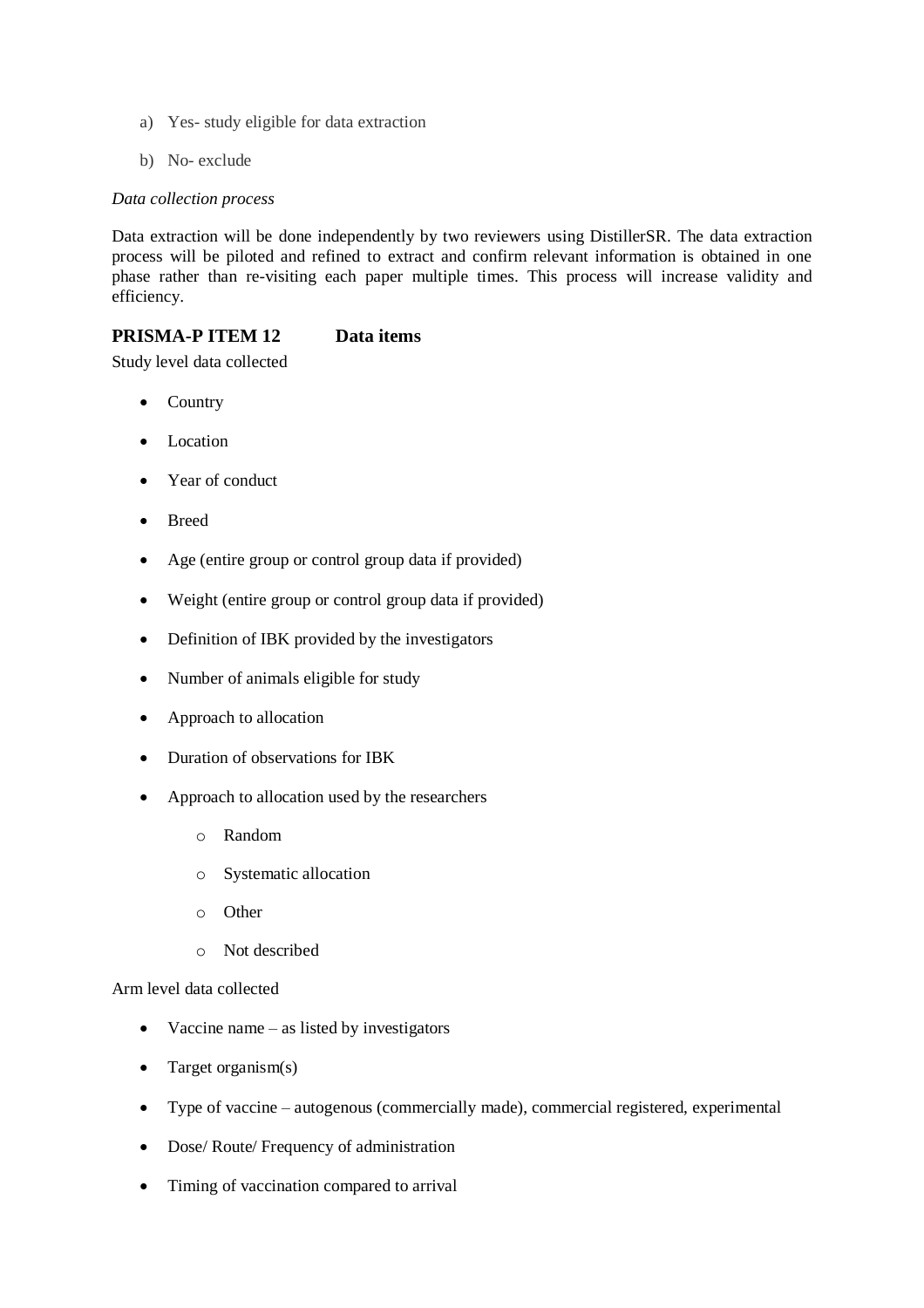- Number of animals enrolled in the group
- Number of animals lost to follow up

### **PRISMA-P ITEM 13 Outcomes and prioritization**

The primary outcome of interest is the risk of IBK, more specifically, the proportion of cattle diagnosed with pink eye that received the vaccine compared to those with pink eye but without the vaccine. For the primary outcome of interest, risk of IBK, we will extract in the following order of possible metrics

- Adjusted summary effect size (RR or OR) and variables included in adjustment
- Unadjusted summary effect size summary measures
- Arm level risk of BRDC

### **PRISMA-P ITEM 14 Risk of bias in individual studies**

The risk of bias (ROB - [https://sites.google.com/site/riskofbiastool/welcome/rob-2-0-tool\)](https://sites.google.com/site/riskofbiastool/welcome/rob-2-0-tool) assessment tools proposed by Cochrane ROB 2 will be used for individual trials.

# **PRISMA-P ITEM 15 Data synthesis**

As the vaccine antigens are varied it is not reasonable to expect that all are measuring the same thing, therefore, we will conduct a pairwise analysis on the following sub groups 1) An autogenous vaccine intended for use on farm to prevent IBK (perhaps made by a company or described by the investigator as such) compared to no vaccines, 2) commercially available *M. bovis* vaccine compared to no vaccines 3) commercially available *M. bovoculi* vaccines compared to no vaccines. We will assess heterogeneity using standard methods for pairwise meta-analysis and subgroups of interest will be randomized allocation or blinded outcome assessment.

The 2nd analysis will look at the association between the three design elements, (randomized allocation or blinded outcome assessment and challenge study) and estimate of vaccine effect for all studies – autogenous, commercial and experimental vaccine. The  $2<sup>nd</sup>$  analysis will also look at the association between the 5 ROB domains and estimate of vaccine effect, again for all studies autogenous, commercial and experimental vaccine. We will assess the association between magnitude of comprehensive reported and vaccine effect.

### **PRISMA-P ITEM 16 Meta-bias(es)**

Factors associated with small study effects ("publication bias") will be assessed for all vaccinecomparator combinations regardless of type of vaccines. The goal here is to evaluate if the association between effect size and study size reported by Burns and O'Connor (7) was robust, further we will evaluate if the type of study design (challenge, autogenous, and commercial) was associated with small study effects.

### **PRISMA-P ITEM 17 Confidence in cumulative evidence**

We will interpret the results of the pairwise meta-analysis based on standard interpretation. We will assess the impact of bias, reporting and design elements on the effect size using standard interpretation.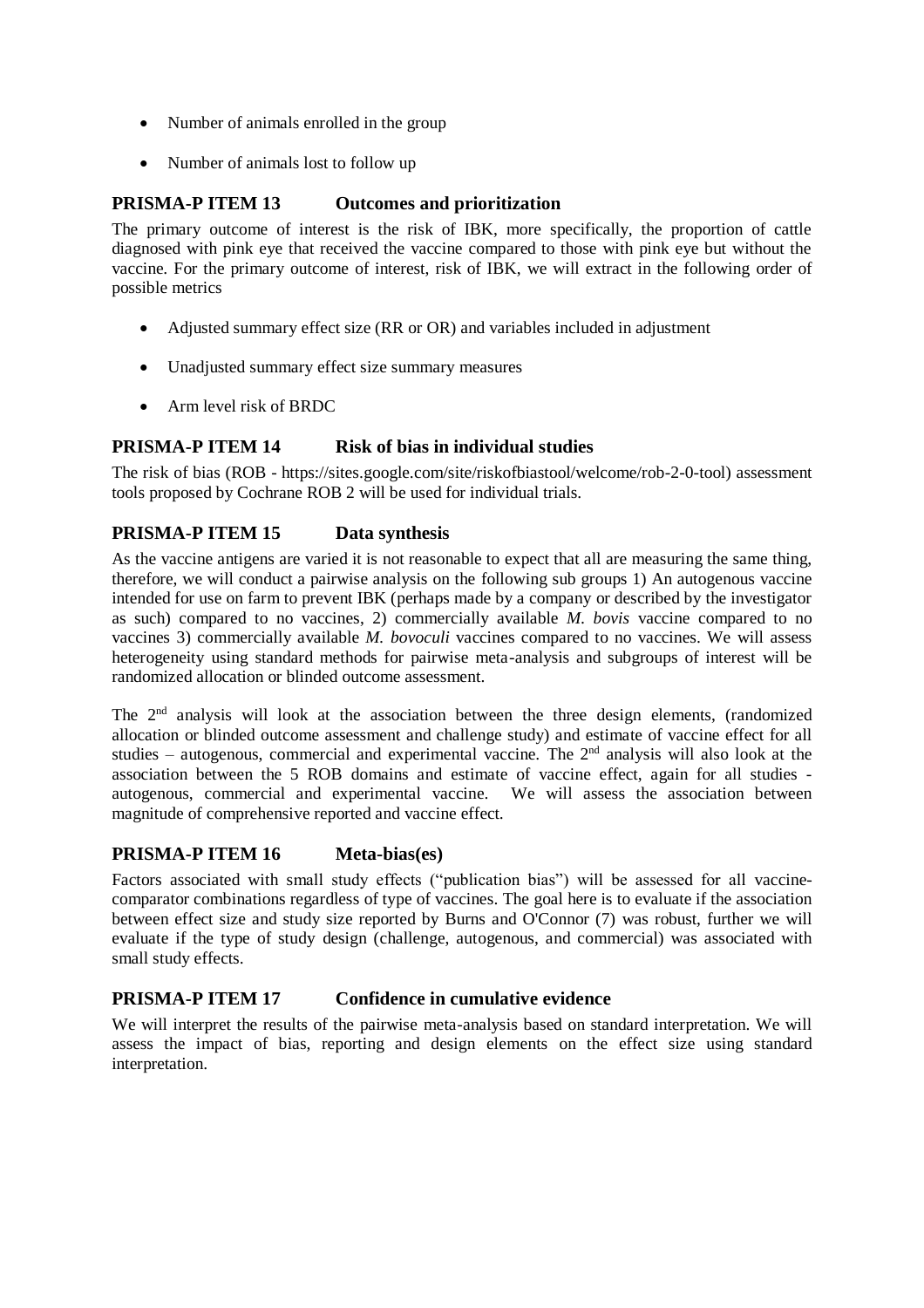## References:

1. Liberati A, Altman DG, Tetzlaff J, Mulrow C, Gotzsche PC, Ioannidis JPA, et al. The PRISMA Statement for Reporting Systematic Reviews and Meta-Analyses of Studies That Evaluate Health Care Interventions: Explanation and Elaboration. PLos Med. 2009;6(7):28. doi: 10.1371/journal.pmed.1000100. PubMed PMID: WOS:000268452400006.

2. Shamseer L, Moher D, Clarke M, Ghersi D, Liberati A, Petticrew M, et al. Preferred reporting items for systematic review and meta-analysis protocols (PRISMA-P) 2015: elaboration and explanation. BMJ-British Medical Journal. 2015;349:25. doi: 10.1136/bmj.g7647. PubMed PMID: WOS:000365564600003.

3. Moher D, Shamseer L, Clarke M, Ghersi D, Liberati A, Petticrew M, et al. Preferred reporting items for systematic review and meta-analysis protocols (PRISMA-P) 2015 statement. Syst Rev. 2015;4:1. Epub 2015/01/03. doi: 10.1186/2046-4053-4-1. PubMed PMID: 25554246; PubMed Central PMCID: PMCPMC4320440.

4. Brown MH, Brightman AH, Fenwick BW, Rider MA. Infectious bovine keratoconjunctivitis: A review. J Vet Intern Med. 1998;12(4):259-66. doi: 10.1111/j.1939- 1676.1998.tb02120.x. PubMed PMID: WOS:000074996100002.

5. Gould S, Dewell R, Tofflemire K, Whitley RD, Millman ST, Opriessnig T, et al. Randomized blinded challenge study to assess association between Moraxella bovoculi and Infectious Bovine Keratoconjunctivitis in dairy calves. Vet Microbiol. 2013;164(1-2):108-15. doi: 10.1016/j.vetmic.2013.01.038. PubMed PMID: WOS:000318131400013.

6. Funk LD, Reecy JM, Wang C, Tait RG, O'Connor AM. Associations between infectious bovine keratoconjunctivitis at weaning and ultrasongraphically measured body composition traits in yearling cattle. JAVMA-J Am Vet Med Assoc. 2014;244(1):100-6. doi: 10.2460/javma.244.1.100. PubMed PMID: WOS:000329533700016.

7. Burns M, O'Connor AM. Assessment of methodological quality and source of variation in the magnitude of vaccine efficacy: a systematic review of studies from 1960 to 2005 reporting immunization with Moraxella bovis vaccines. Smith RA, editor2007. 242 p.

8. Shea BJ, Reeves BC, Wells G, Thuku M, Hamel C, Moran J, et al. AMSTAR 2: a critical appraisal tool for systematic reviews that include randomised or non-randomised studies of healthcare interventions, or both. BMJ-British Medical Journal. 2017;358. doi: ARTN j4008

10.1136/bmj.j4008. PubMed PMID: WOS:000411858600004.

9. Sargeant JM, O'Connor AM. "One-Stop Shopping' for Information on Conducting Systematic Reviews and Meta-Analysis in Animal Agriculture and Veterinary Medicine. Zoonoses Public Hlth. 2014;61:2-. doi: 10.1111/zph.12130. PubMed PMID: WOS:000337585400002.